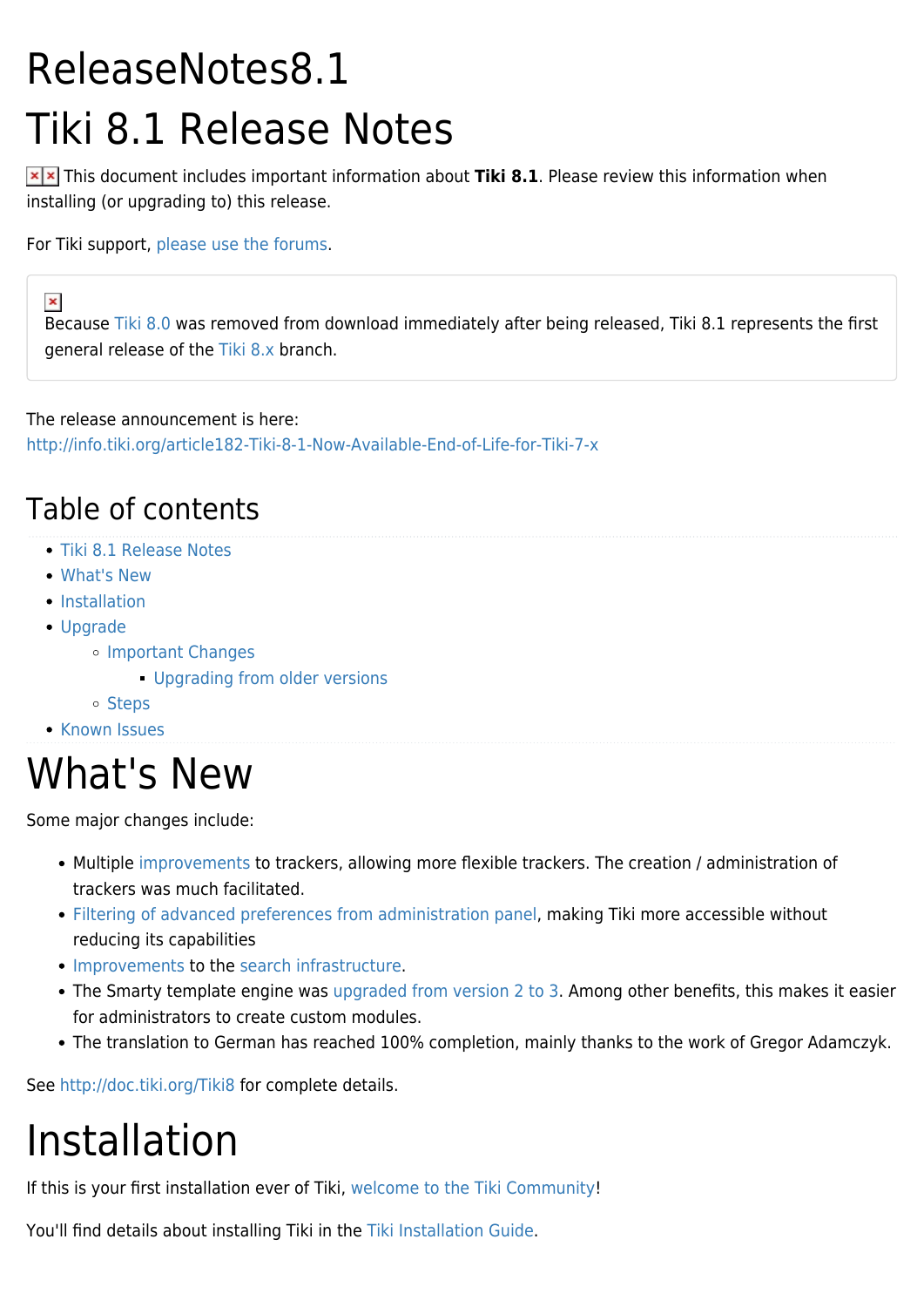### Upgrade Important Changes

Tiki 8 introduces some major changes from prior versions. If you are upgrading from an earlier version, you should be aware of the following:

[Extensive changes](http://doc.tiki.org/Tiki8#Tracker_improvements) to Trackers as part of the on-going [Tracker Re-vamp.](http://dev.tiki.org/tracker+roadmap)

If you are using trackers, you should do a test upgrade before the real upgrade, and particularly test permissions. The effective permissions on some tracker items may change.

• Removal of [Staging and Approval](http://doc.tiki.org/Tiki8#Staging_amp_Approval_Removed), replaced by [Flagged Revisions](http://doc.tiki.org/Flagged+Revisions). Before upgrading, approve or reject all staged content. After upgrading, configure the Flagged Revisions feature. If pages are not approved/rejected prior to the upgrade, the pages will be left "as is" and you must set each page manually.

See <http://doc.tiki.org/Tiki8>for a complete list of changes.

#### Upgrading from older versions

If you are migrating to [Tiki8](http://doc.tiki.org/Tiki8) from Tiki versions earlier than [Tiki7,](http://doc.tiki.org/Tiki7) you are encouraged to read first the pages describing the changes introduced in earlier versions of Tiki, such as:

- $\bullet$  [Tiki7](http://doc.tiki.org/Tiki7)
- $\bullet$  [Tiki6](http://doc.tiki.org/Tiki6)
- $\bullet$  [Tiki5](http://doc.tiki.org/Tiki5)
- $\bullet$  [Tiki4](http://doc.tiki.org/Tiki4)
- $\bullet$  [Tiki3](http://doc.tiki.org/Tiki3)

### Steps

When upgrading from version 7, you should review these steps:

- 1. Review the [Tiki Upgrade](http://doc.tiki.org/Upgrade&structure=Tiki+Installation+Guide) procedure, especially if you have not upgraded your Tiki previously.
- 2. If you have console access to your sever, execute **setup.sh** again. If not, manually configure the file and folder permissions, as needed.

## Known Issues

You should be aware of the following issues, in particular if upgrading to Tiki 8 from prior versions as these are new:

- [Fatal error if you upgrade by copying over all the files](https://tiki.org/tiki-view_forum_thread.php?forumId=6&comments_parentId=42797#threadId42801)
	- This was fixed in 8.3
- Spreadsheet exportation fails with a fatal error.
- Spreadsheets cannot be viewed (via view sheets). The table quickly disappears when the page loads. Spreadsheets can nevertheless be viewed by editing them, if the user has the appropriate permission.
	- $\circ$  This was fixed in 8.2